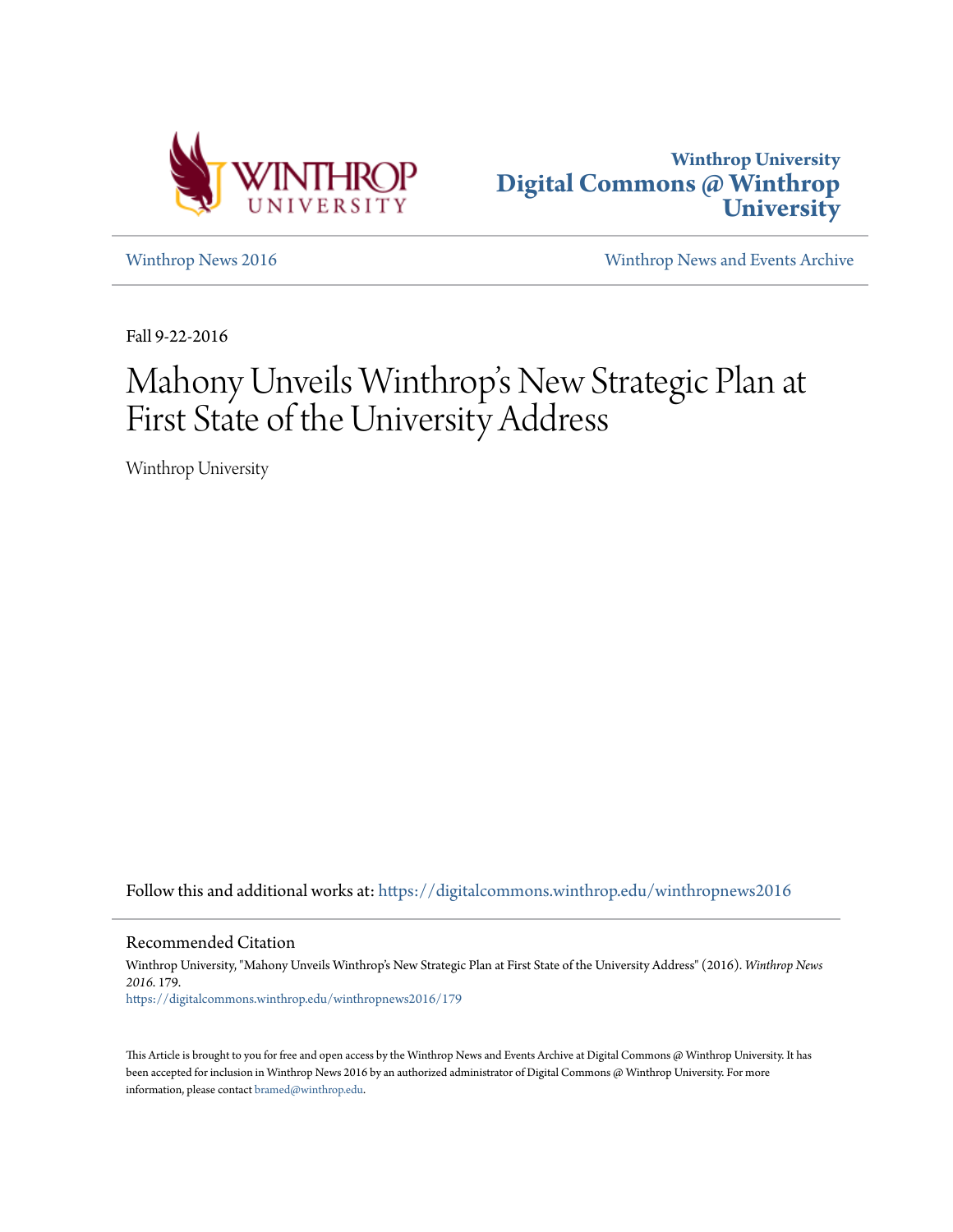

「验費」

**O** SHARE



**AFFAIRS ATHLETICS GIVING**

09/22/2016

```
ABOUT ADMISSIONS & AID ACADEMICS STUDENT
```
All News Archives RSS News Feeds

Winthrop in the News

# **Mahony Unveils Winthrop's New Strategic Plan at First State of the University Address**

## **Quick Facts**

**The plan is titled "The Winthrop Plan: A** Strategy to Become a National Model for a Student-Centered University Experience."



ROCK HILL, SOUTH CAROLINA -- Winthrop University President Dan Mahony laid out how the university will become a student-centered national model in his first **State of the University** address on Thursday, Sept. 22, in Byrnes Auditorium.

Mahony called for a team effort that builds on Winthrop's past successes, including its strong reputation, focus on students, and its willingness to adapt to the changing realities of public higher education. **"The Winthrop Plan: A Strategy to Become a National**

**Model for a Student-Centered University Experience"** will guide the university through 2025. The plan includes initiatives to drive enrollment, retention, student success, diversity, and fundraising.

The strategic planning process began in fall 2015. Mahony met with members of each department and office to gather feedback that would start to shape the planning process. The plan development was led by a strategic planning committee comprising faculty, staff and students, with the support of seven working groups which focused on key areas of priority. Their work provided the basis for the new strategic plan that Mahony debuted.

Mahony stressed the importance in understanding Winthrop's approach to presenting the plan and for implementing it.

"[The Winthrop Plan] will be transparent. Our goals and how we are measuring them will be public for everyone to see," Mahony said. "Every year, people will know not only what our goals are for the long term, but also for the short term. Every year, we will evaluate our success in meeting our targets."

Mahony added that the plan and the process of reviewing it will drive Winthrop's allocation of funds. "We must ensure that we dedicate our resources to our most critical needs and not spend them on things that would simply be nice to do. Every discussion related to resource allocation will come back to this plan and whether each proposed expenditure furthers our ability to reach our goal," he emphasized.

He went on to say: "In other words, this is not a plan that will sit on a shelf collecting dust. We will live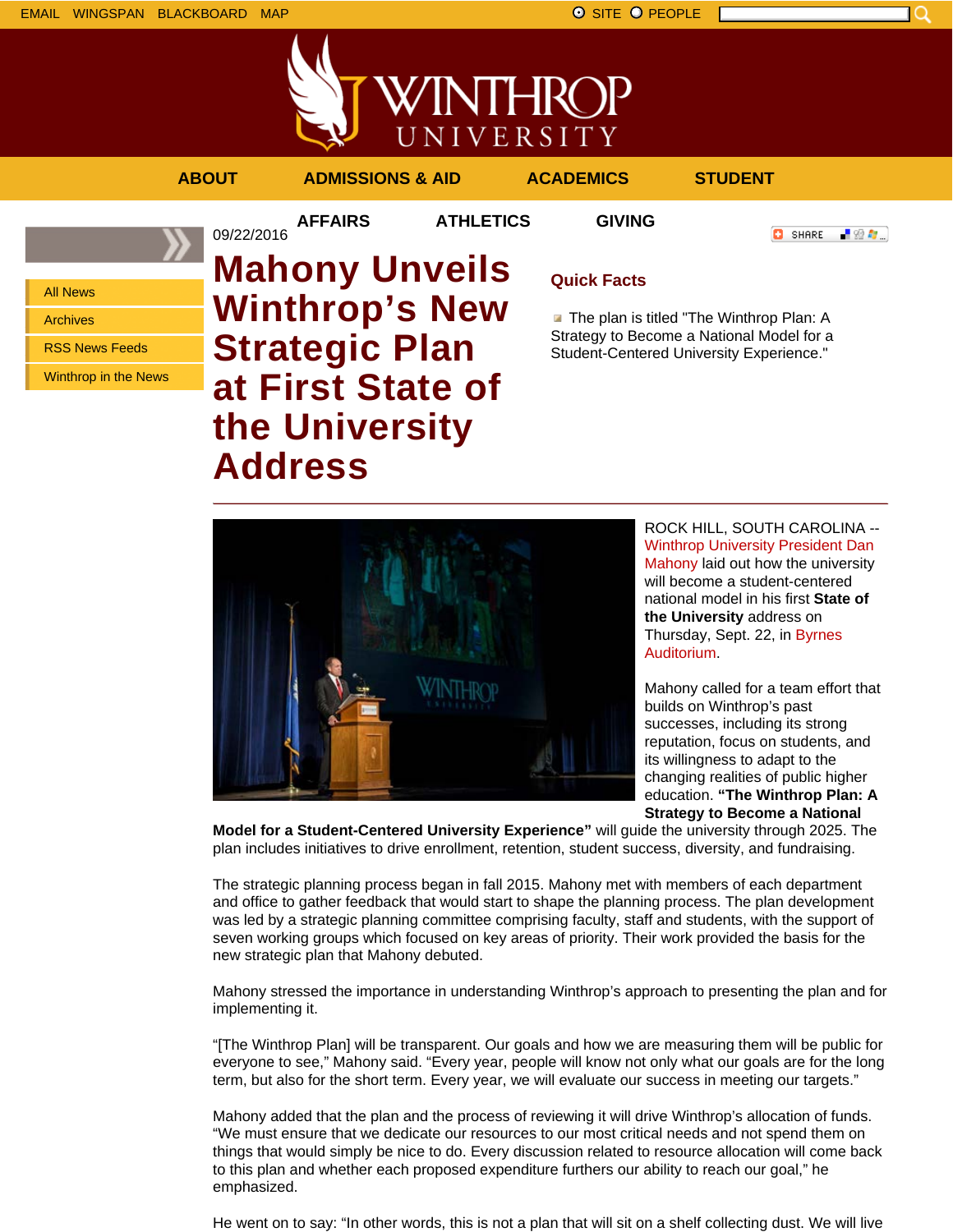and breathe it every day, and everyone will know who we are and what we are trying to achieve."

Mahony then outlined each of the following five goals and initiatives that make up the Winthrop Plan:

### **Goal 1: Support inclusive excellence by expanding our impact on students and our communities through enrollment growth and increases in retention and graduation rates.**

Initiatives for this goal include:

a) improve student success with new and refined co-curricular programs and services that emphasize measurable impacts on retention and graduation rates;

b) enrich our academic program mix by developing new and innovative programs (degree programs, certificate programs, continuing education programs) and by refining existing academic programs to meet the emerging needs and interests of diverse student populations and the community.

c) develop and implement a clear marketing strategy that refines and highlights the university's competitive advantages; and

d) refine and implement a long-term student recruitment plan with an emphasis on expanding our reach domestically, both inside and outside South Carolina, and internationally while increasing diversity.

Metrics will include:

- A. Total headcount enrollment
- B. One-year retention rate First Time/Full-Time Freshmen
- C. Six-year graduation rate First-Time/Full-Time Freshmen
- D. Undergraduate student placement rate
- E. Percentage of undergraduate students who are AALANA/Asian/International

### **Goal 2: Continually enhance the quality of the Winthrop experience for all students by promoting a culture of innovation, with an emphasis on global and community engagement.**

Initiatives for this goal include:

a) develop new programs and enhance current ones that have the potential to be national models; b) increase opportunities for students, faculty, and staff to interact with organizations in the community, with an emphasis on enhancing our impact on the surrounding community; and c) maintain and enhance the university's commitment to global learning.

Metrics will include:

- A. Percentage of undergraduate students who graduate with at least two high impact practices
- B. NSSE Diversity Indicator
- C. NSSE Student-Faculty Interaction Engagement Indicator
- D. Number of new and substantially redesigned programs

### **Goal 3: Attract and retain high quality and diverse faculty, staff, and administrators.**

Initiatives for this goal include:

a) develop innovative approaches for increasing the diversity of the candidate pools for all faculty and staff positions and for increasing our success in attracting, hiring and retaining diverse employees; b) develop and implement a long-term competitive compensation plan; and

c) enhance professional development and training opportunities for faculty, staff, and administrators that increase the potential of the university to reach the various goals in the strategic plan.

Metrics will include:

- A. Percentage of faculty/managerial staff who are AALANA/Asian/International
- B. Percentage of full-time employees with salaries at or above the median
- C. Satisfaction of faculty, staff, and administrators based on one or more rating systems

#### **Goal 4: Provide facilities, technology, and programs that support Winthrop students and the overall Winthrop experience.**

Initiatives for this goal include:

a) increase the use of technology in order to provide more programs and enhance access through alternative delivery methods while maintaining the quality of the Winthrop experience;

b) develop and initiate a campus master plan that focuses both on maintenance and new construction; and

c) identify critical facility renovations with a high impact on the student experience and raise money to support those renovations.

Metrics will include: